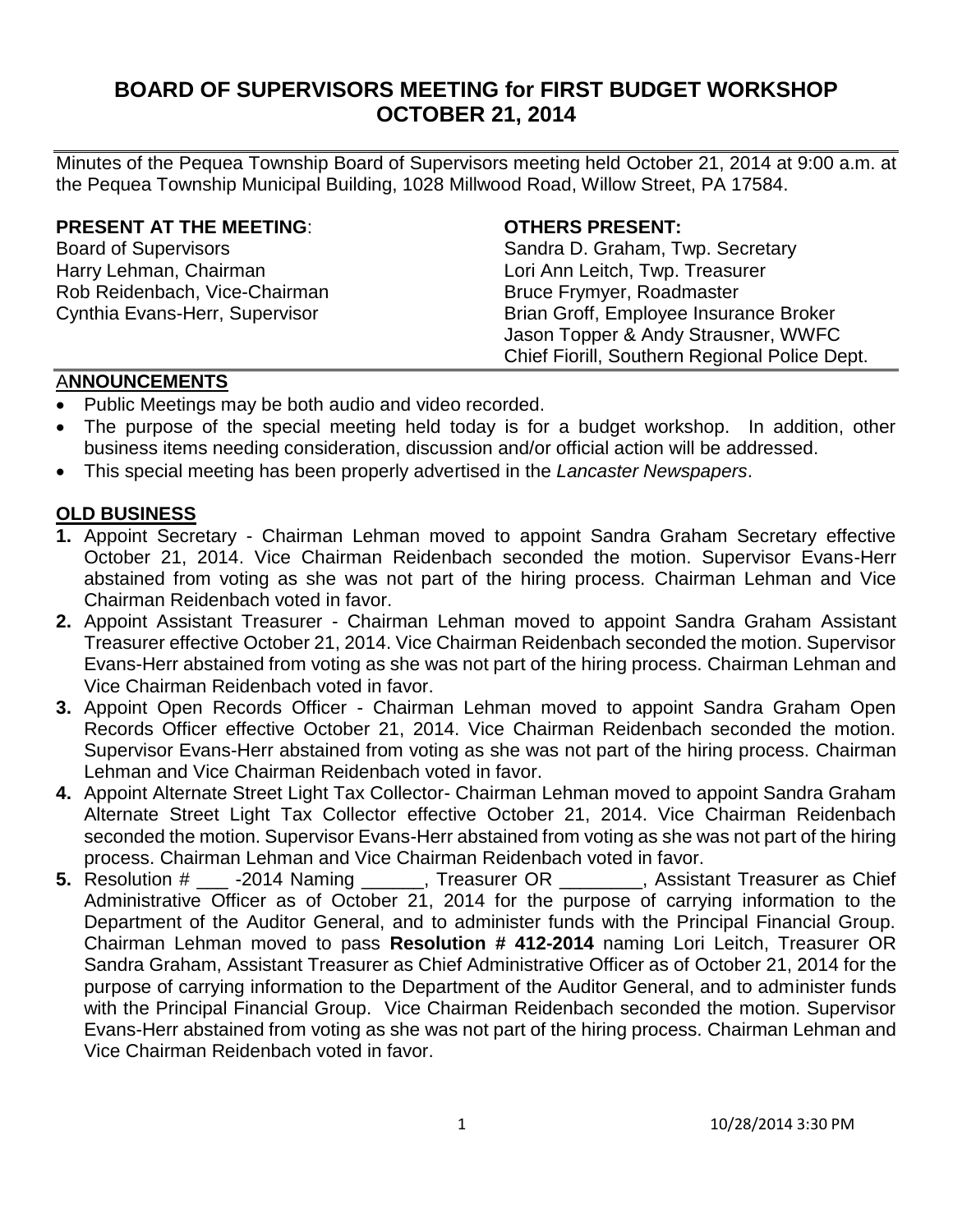# **NEW BUSINESS**

- **1.** Brian Groff Employee Insurance Broker, Brian Groff recommended keeping the current plan in place with Geisinger Health Systems. Although the rate has increased by 50% it was the lowest he attained when shopping around. Supervisor Evans-Herr inquired about tobacco user cessation programs that may offer a premium discount. Brian will follow-up with Geisinger. Chairman Lehman moved to stay with the current plan. Supervisor Evans-Herr seconded the motion. All voted in favor.
- **2.** Comfort Aire Heating & Cooling 2014-2015 Maintenance Proposal- Supervisor Evans-Herr moved to approve a one year service contract for service on two HVAC systems twice per year. Chairman Lehman seconded the motion. All voted in favor.
- **3.** Phone Traffic Study- Vice Chairman Reidenbach discussed participating in a free phone study that will determine the volume of calls received. This will help set hours for part-time secretary. All were in favor, no motion was necessary.

#### **ADDENDUM**

**1.** Chairman Lehman moved to accept the resignation from Jill Kennedy effective October 17, 2014 Vice Chairman Reidenbach seconded the motion. All voted in favor.

# **FIRST BUDGET WORKSHOP FOR 2015 PROPOSED BUDGET**

The workshop opened with discussions on the Fire Companies budget. Chief Jason Topper anticipated giving cost of living increases each year. He expressed concern they would fall behind as was the trend several years ago. Chairman Lehman mentioned the 50% increase in our healthcare premium as well as \$27,000.00 paid for worker's compensation but acknowledged Chief Topper's concern. It was concluded the estimated \$60,000.00 budget amount would increase 1.5% to 60,900.00.

Income - The Real Estate Transfer Tax was adjusted based on a five year average and consideration was given to increase the estimate due to the various developments underway. Supervisor Reidenbach proposed \$66,000.00 and all were in agreement. Similar reasoning was discussed for the Cable Franchise Fee and the budget was adjusted slightly higher to \$62,000.00.

Expenses - Training was set at \$1,000.00. Lori Leitch expressed interest in attending grant writing seminars and Chairman Lehman mentioned the importance for time management training for township staff as well as the board of supervisors. Supervisors were in favor.

Roadmaster, Bruce Frymyer discussed the road construction plan. The necessity for extensive road repairs was realized but will be costly. Mr. Frymyer will attend a class in order to qualify for "low volume traffic and gravel roads" grants. In summation, the money spent now to repair roads will minimize expenditures in the future. His goal is to be in maintenance mode rather than corrective mode with the roads. The estimated budget was set at \$422,364.64. Also, Mr. Frymyer will attend a training course to receive his herbicide applicator's license at the cost of \$200.00.

Lori Ann Leitch, Treasurer explained the benefits of purchasing a computer laptop for office use and to take home when anticipating bad weather, \$1,000.00 was allotted. On a different note Lori obtained an estimate of \$600.00 for floor waxing in the township building.

Chief Fiorill of the Southern Regional Police Department reviewed his budget worksheet. He discussed two preliminary options; Option A - \$519,162.65; current operating staff and Option B - \$530,501.04; one additional officer. Option A was used for budget purposes.